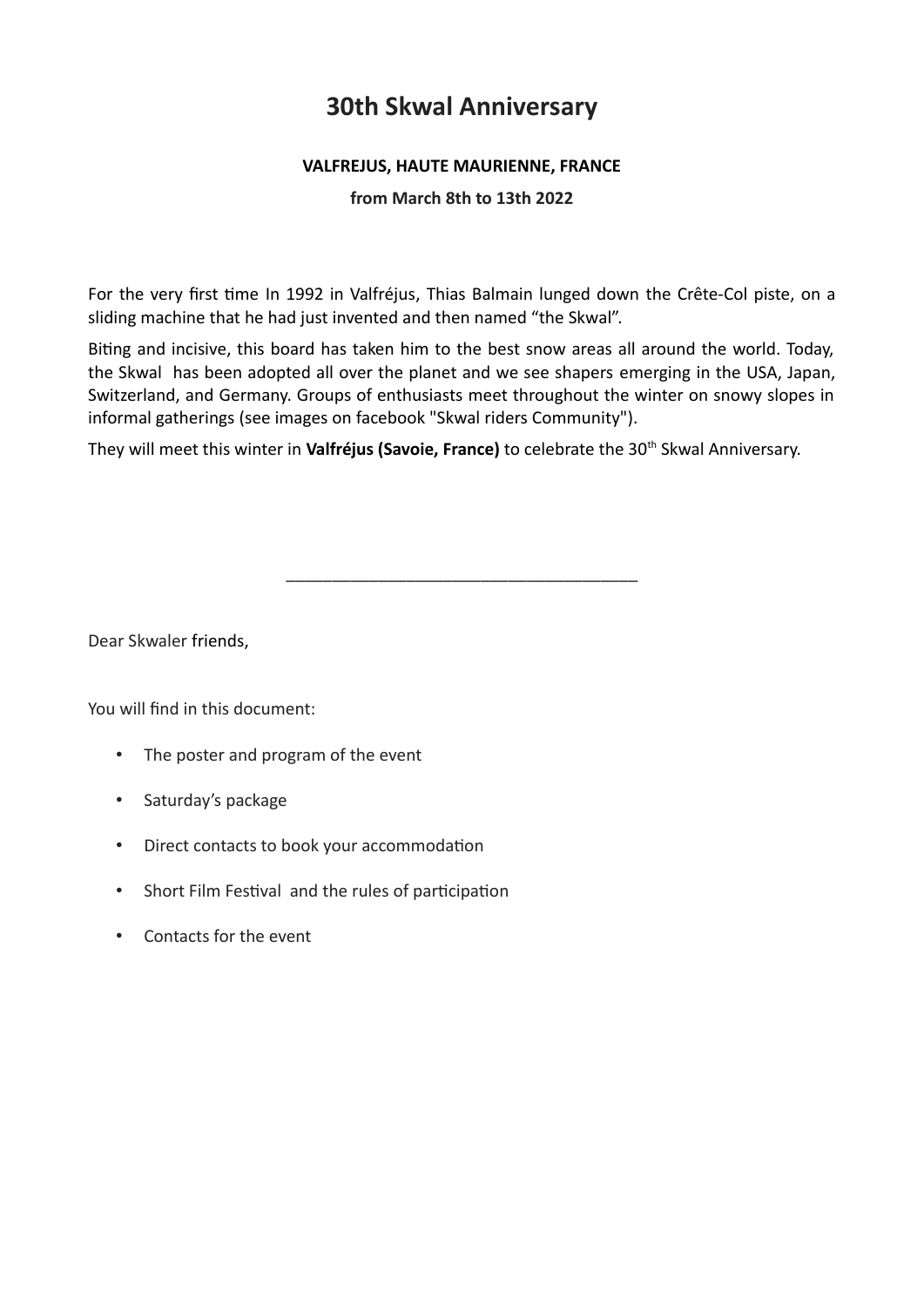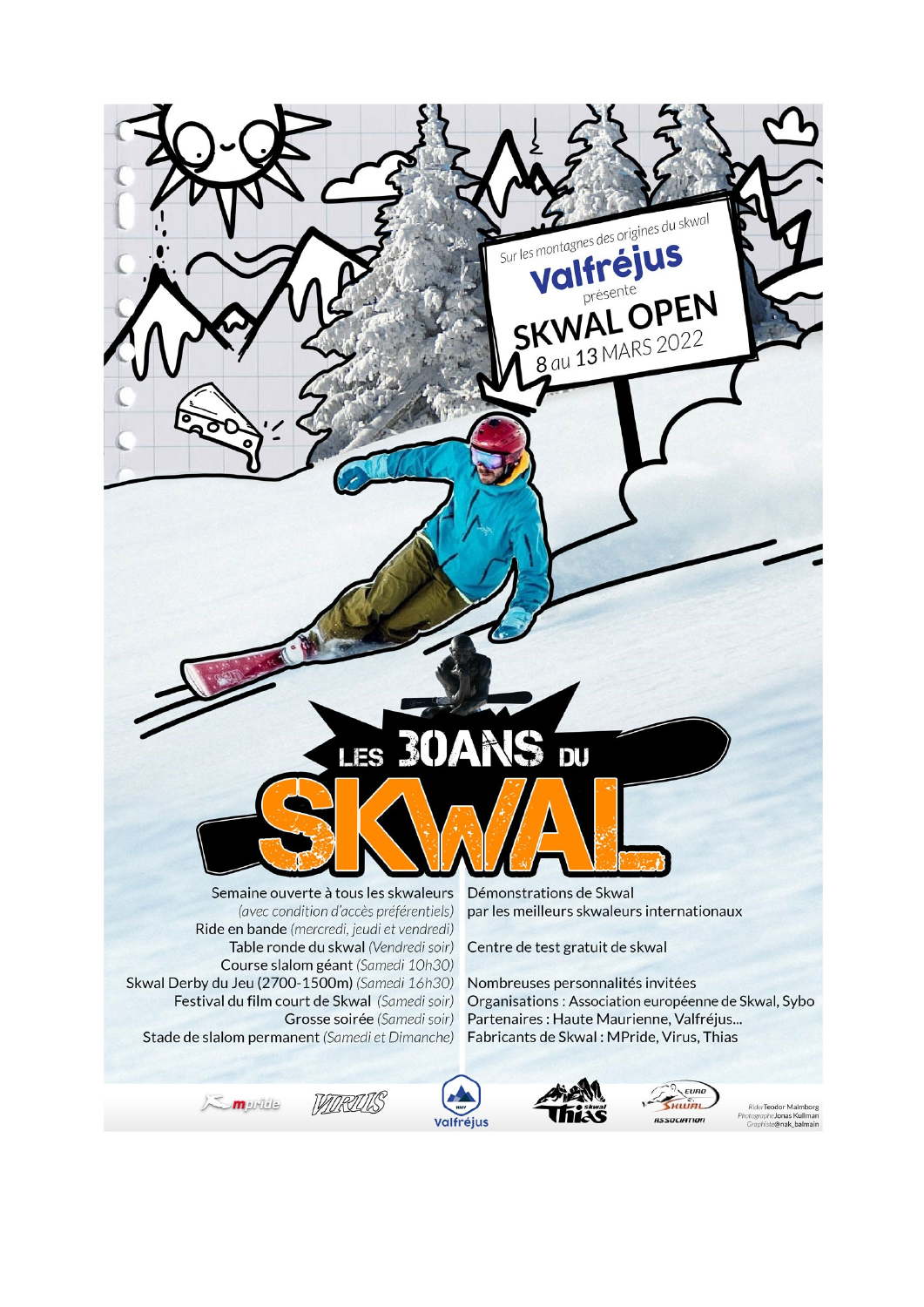## **Program**

Tuesday March 8th (evening): first arrivals.

Meeting at the Rock'n Beer bar

# **Wednesday, Thursday and Friday**: Skwal demonstrations on the slopes

**Friday 11th**: Group outing to Val Thorens and the 3 Valleys ski resort

**Friday 11th evening**: 20h30 Conference on "The Future of SKWAL". An open meeting with practitioners and manufacturers.

#### **Saturday March, 12th in the morning**

- 08h30: Delivery of bibs on the Place des Bettets.
- 10h 16h: Skwal Test Centre by SKWAL distributors and the SKWAL European Association in front of the restaurant La Bergerie
- 10h30: First round of the Giant Slalom on the Col stadium piste, helmet obligatory
- 12h30: Final of the Giant Slalom on the Col for the 16 qualifiers
- 13h-15h: Meal at La Bergerie

#### **Saturday March, 12th afternoon**

The Col stadium piste Giant Slalom is open to all Swal riders

- 16h30: Skwal Derby from the top of Punta Bagna, after the closure of the ski area. Meet at the Punta Bagna restaurant, helmet obligatory.
- 18h: Awards ceremony on the Place des Bettets, in Valfrejus
- 20h30: Buffet at the Maison du Thabor
- 21h15: Skwal Short Film Festival: Contest for the most beautiful Skwal video and screening of new films, at Maison du Thabor
- 23h: Evening continues at Morricone's bar

#### **Sunday, March 13th**

- 10h 16h: Skwal Test Centre by SKWAL distributors and the SKWAL European Association in front of the restaurant La Bergerie
- 10h 15h: The Col stadium piste Giant Slalom, open to all Swal riders
- 15h: "The Wave" mass descent on the "crete-col" piste in front of the media who will be taking photos and videos
- 17h: Departure drink.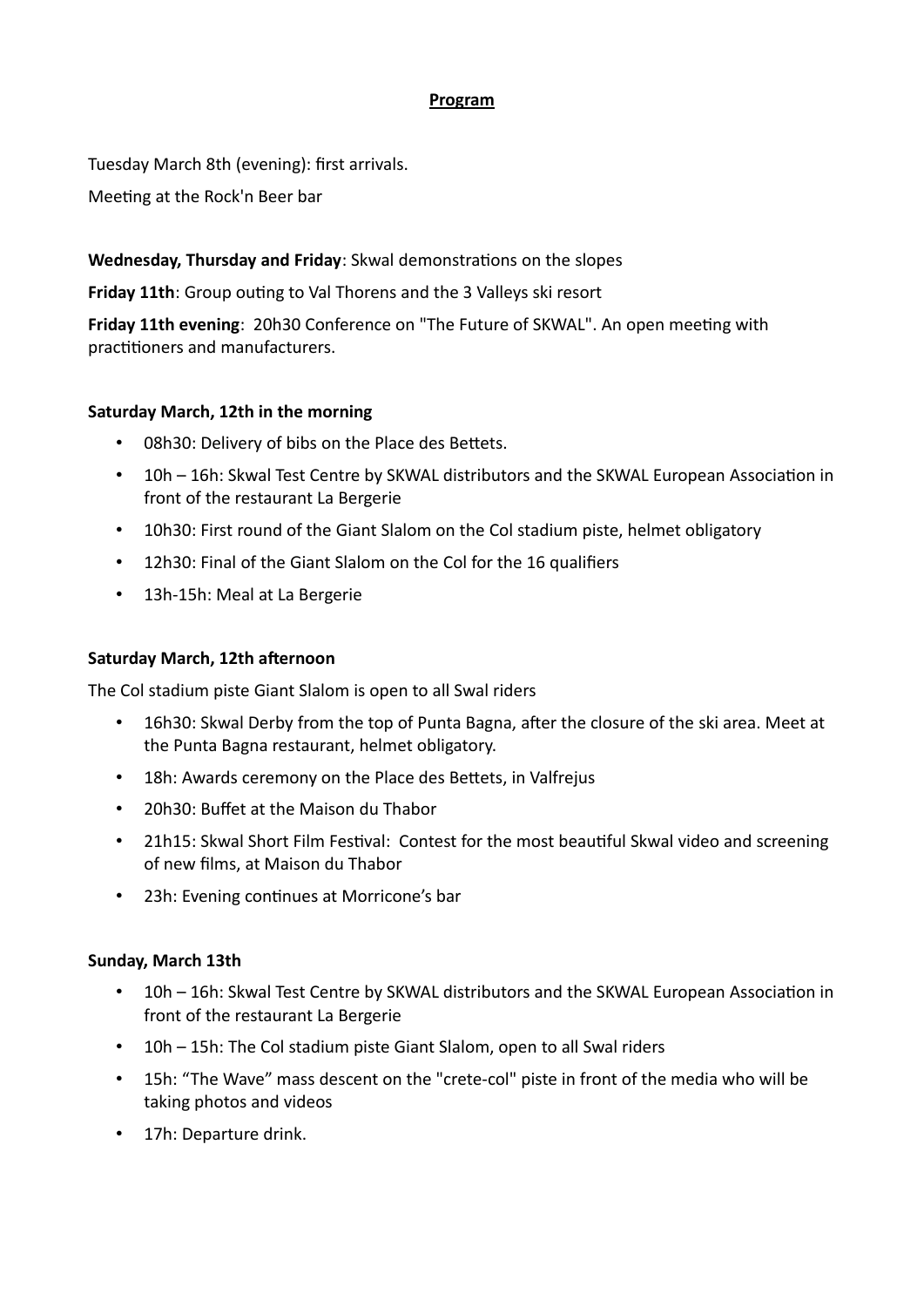# **ACCOMODATION, SKIPASS and ACTIVITIES**

Here are the links for your reservations in Valfréjus for the 30th Skwal Anniversary which will take place from March 8th to the 13th 2022.

You have the choice between different types of accommodation according to budget and needs:

## **Saturday package**:

36€ for all Skwalers (whether you race or not) includes:

1 day ski pass + race entry + buffet Saturday evening + access to the short film festival Salle du Thabor + free test center Saturday afternoon + discount in the altitude restaurants on presentation of the bib or presentation of the code: "30 years of Skwal" Saturday and Sunday.

#### **Saturday and Sunday package**:

58€ for all Skwalers (whether you race or not) includes:

2 days ski pass + race entry + buffet Saturday evening + access to the short film festival Salle du Thabor + free test center Saturday afternoon + discount in the altitude restaurants on presentation of the bib or presentation of the code: "30 years of Skwal" Saturday and Sunday.

Online registration:<https://my.weezevent.com/30-ans-du-skwal>

More information: [th.balmain@gmail.com](mailto:th.balmain@gmail.com) ou [contact.aes@free.fr](mailto:contact.aes@free.fr) 

**Accommodation options:** 

#### **HOTEL LE VALFREJUS 3\***

Accommodation in the center of the resort, minimum of 2 nights with discount 15% skwalers

- Twin room 85€ reduced rate per room per night (100€ normal price)

- Single room 68€ reduced rate per person per night (80€ normal price) Includes room and brunch, room available from 16h on arrival, departure by 11h. Brunch available from 7h30 – 11h30.

To book and request the Skwal discount, state "The 30 years of the Skwal" and contact [valfrejus@touristravavacances.com](mailto:valfrejus@touristravacances.com) Or by phone +33(0)458 177 373

**Hôtel Sowell 3\*** Book directly online (no discount available) <https://www.sowell.fr/hotel/valfrejus/>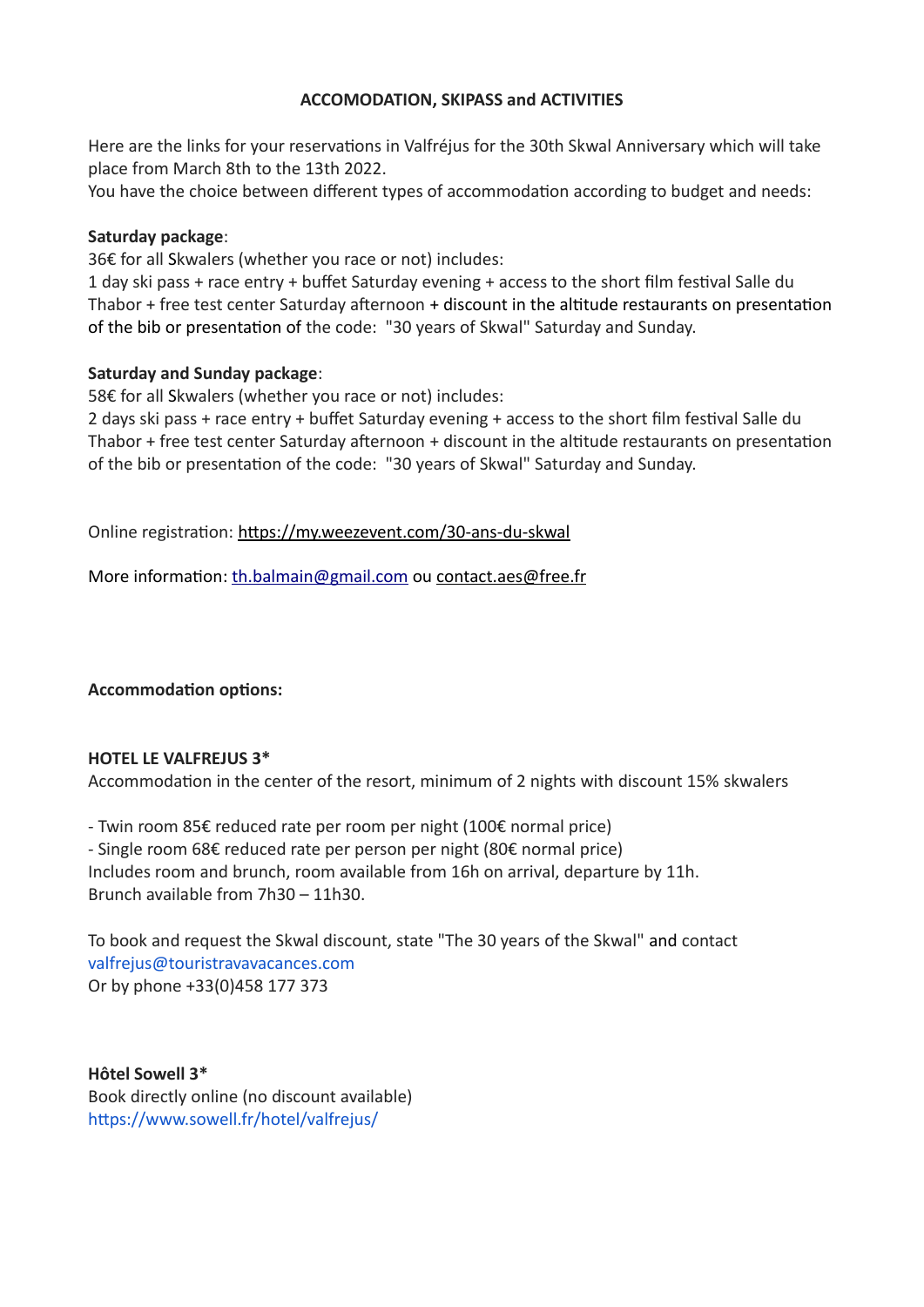# **Body-Go Hostel**

15 € / per person in dormitory or cabin 60€ for a double room, occupied by 1 or 2 people Minimum stay of 2 nights. To book and request the Skwal discount, state "The 30 years of the Skwal" and contact Xavier at +33 6 47 27 75 70 or by email [bodygohostel@gmail.com](mailto:bodygohostel@gmail.com) 

Book now as there are only 20 places are available over the weekend dates!!!

#### **STUDIO/APARTMENTS : IMMOVALFREJUS Dates 08-13 March 2022**

1 fixed price stay for full 5 nights.

Bed linen and end cleaning are extra. Participants can either bring their linen or rent it from us, and do their end cleaning or pay the supplement.

- 1. Type studio 4 pers all residences: **302€ per/lodging/date**
- Studio approx. 20m2
- -. Living room with sofa/drawer bed 2 pers.
- 2 bunk-beds in the corridor\*.
- Kitchen with 2 hot plates, fridge, oven or micro-wave
- Bathroom with bath and WC
- Balcony and skilocker.
- 2. 2 room 4 pers all résidences: **430€ per/lodging/date**
- 2 rooms aprox. 25m2
- Living room with sofa/drawer bed 2 pers.
- 1 drawer bed 2 pers in the bed room
- Kitchen with 2 hot plates, fridge, oven or micro-wave, dish-washer.
- Bathroom with bath and separate WC
- Balcony and skilocker

# 3. 2 room + cabin 6 pers all résidences: **523€ per/lodging/date**

Apartment 2 rooms + cabin 6 pers. Aprox.33 m2

- Living room with sofa/drawer bed 2 pers.
- 1 bed room double bed 2 pers.
- 1 cabin with 2 bunkbeds\*
- -- Kitchen with 4 hot plates, fridge, oven or micro-wave, dish-washer.
- Bathroom with bath and separate WC
- Balcony and skilocker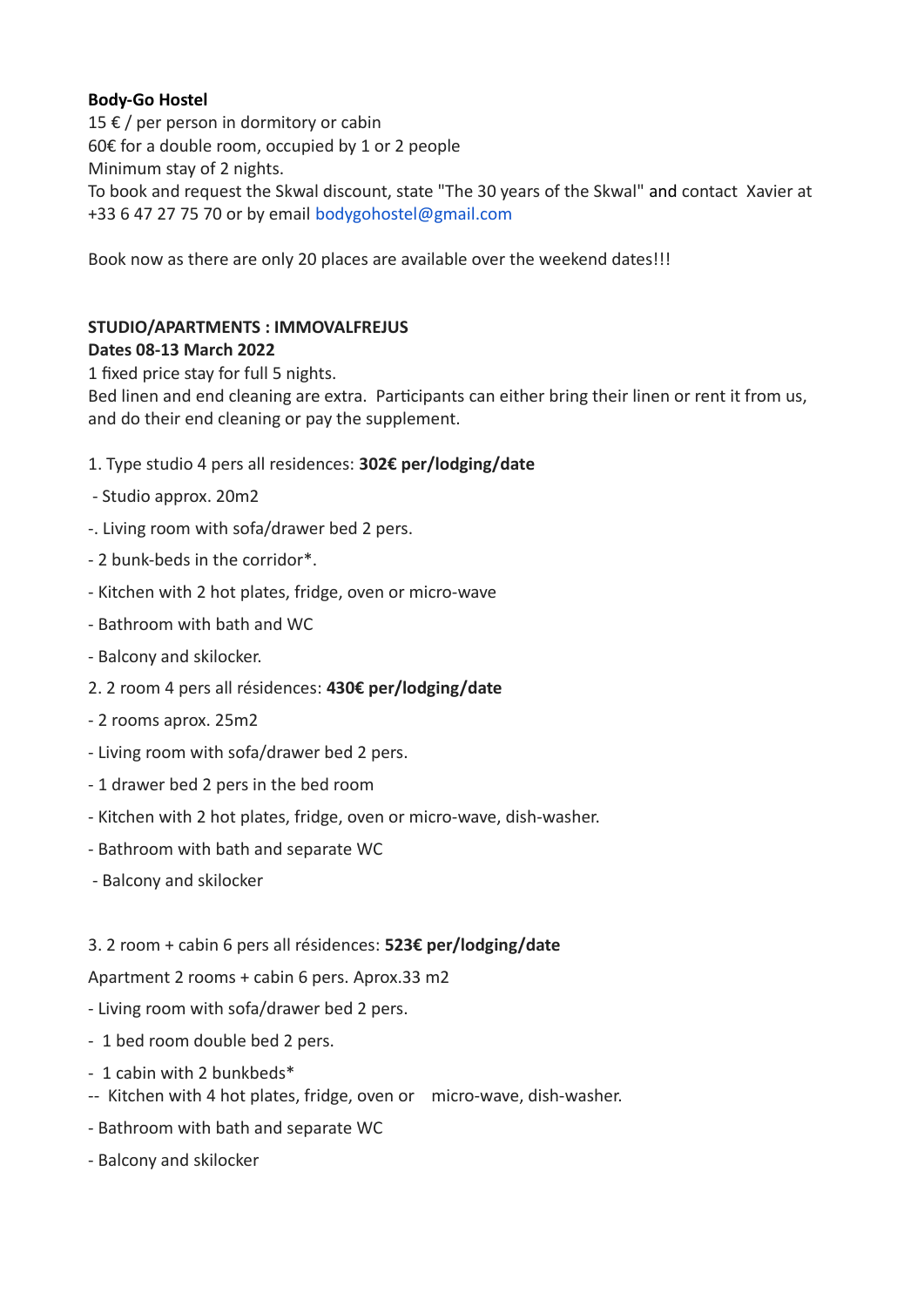- 4. 4 rooms 8 pers apartment: **633€ per/lodging/date**
- Apartment 4 rooms aprox 50m2
- Living room with sofa/drawer bed 2 pers
- 1 bed room with double bed
- -1 bed room with 2 singles.
- 1 bed room with 2 bunk beds.
- -. Kitchen with 4 hot plates, fridge, oven or micro-wave, dish-washer.
- Bath room with bath
- Bath room with shower and WC.
- Separate WC.
- Balcony and skilocker.

For all apartments, final cleaning not included. You can clean yourself or pay for the final cleaning 60-90 euros depending the type of apartment.,

Bedlinen not included, you can bring you own bedlinen or rent it with our agency for 8 euros per person.

To book and request the Skwal discount, state "The 30 years of the Skwal" and contact [contact@immovalfrejus.fr](mailto:contact@immovalfrejus.fr) tel +33 4 79 20 27 59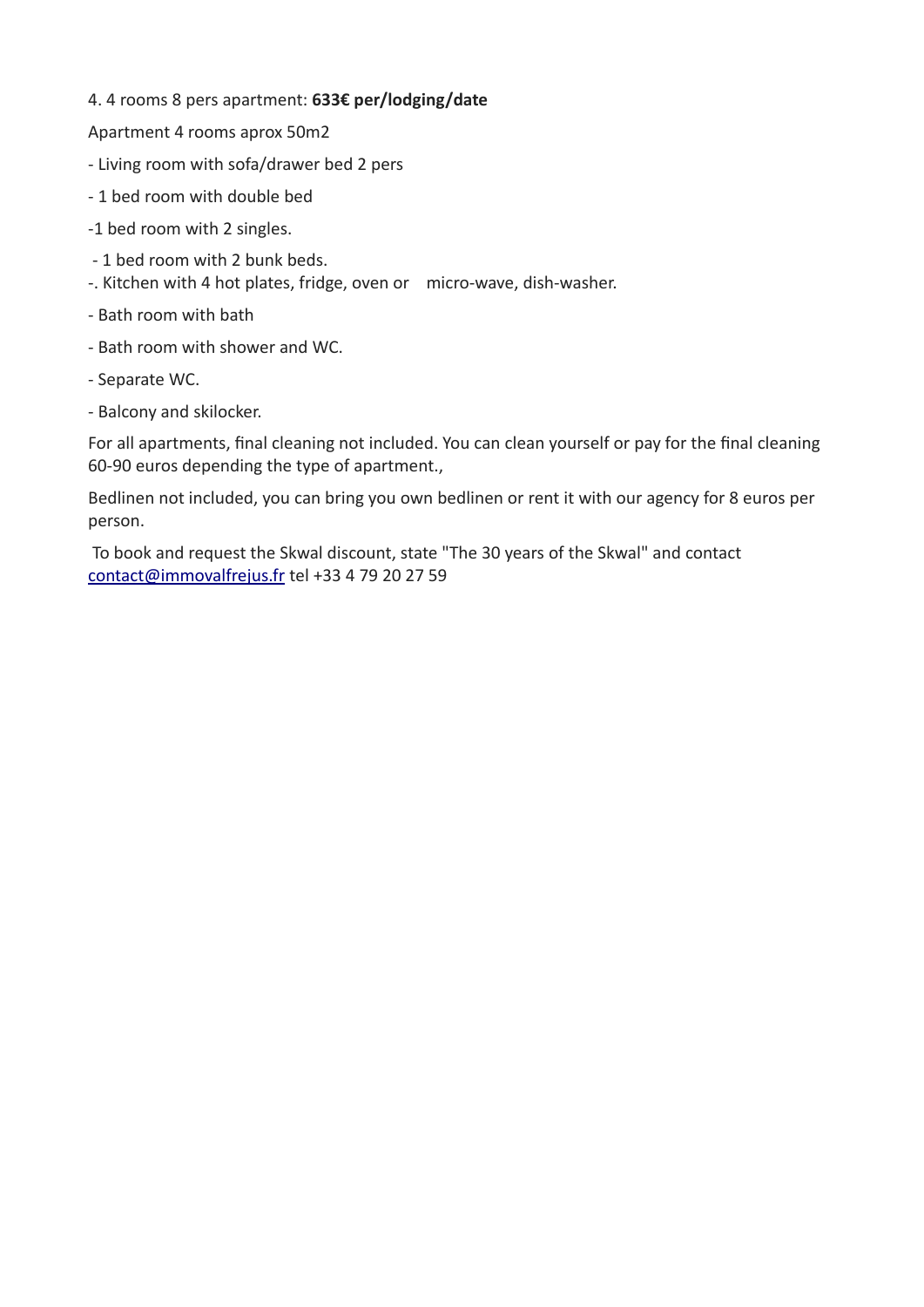

# **Skwal Short Films**

Create your short film about skwal ! 90sec - 2mn

**UPLOAD YOUR FILM** ON YOUTUBE **AND SHARE IT** ON THE FACEBOOK GROUP

GET LIKES ON YOUTUBE AND SEDUCE THE JURY DURING THE FESTIVAL TO WIN!

PUBLIC SCREENING SATURDAY 12 MARCH 8:30PM **IN VALFREJUS** DURING THE 30 ANNIVERSARY OF SKWAL FESTIVAL

# INTERNATIONAL FESTIVAL OF SKWAL SHORT FILM



"SKWAL RIDER COMMUNITY" FACEBOOK GROUP FACEBOOK.COM/GROUPS/SKWALFAMILY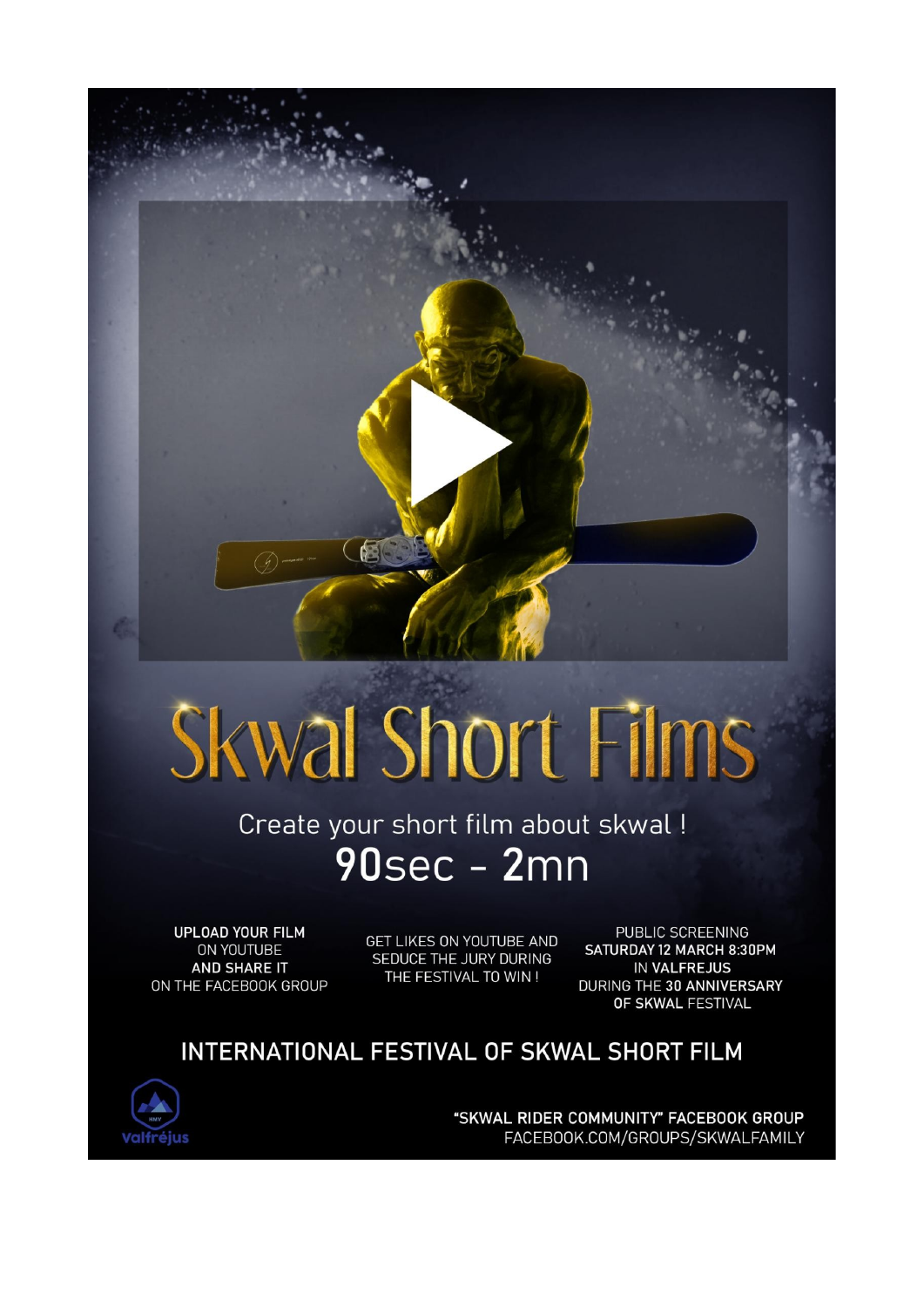#### **Conditions of participation:**

- Free registration
- Make an amateur video with a duration of 1.30 to 2 minutes in 1080p digital format, upload onto YouTube and share on the Facebook page of "Skwal riders community" before March 8, 2022.
- The film must present your way of seeing and practicing skwal demonstrate the originality of script, the quality of the filming and audio editing. At the same time, you must show the resort(s) (including the village and recognizable mountains) in which the film was made.
- The Skwal riders, the cameramen, the director and the filming location must be stated in the credits at the end of the film.
- The images used must belong to the author or have the agreement of any rights holders.

Jury: the following are taken into account:

A 50 %

- the likes of the internet users skwal cavaliers community + youtube
- the number of shares and views facebook + youtube

A 50%

- the jury during the screening of the clips in Valfréjus on March 12, 20h at the Thabor room. The jury will be composed of skwalers present at the screening,representatives of the Valfréjus resort and be supervised by the European Skwal Association.
- The directors of the clips (in front of and behind the camera) can not vote
- In the event of a tie, 3 members of the board of the European Skwal Association, not participating in the competition, will decide.
- There will be no judicial officer to validate the result of the competition because there is nothing to win except to share a vision and a passion for Skwal.

# AT THE OPENING OF THE FESTIVAL THIAS WILL PRESENT TO THE PUBLIC, 2 FILMS INEDITS DATING FROM 1992 AND 1993, FILMS THAT HAVE LARGELY CONTRIBUTED TO THE START OF THE SKWAL.

If you have nuggets in digital format, SEND !!!